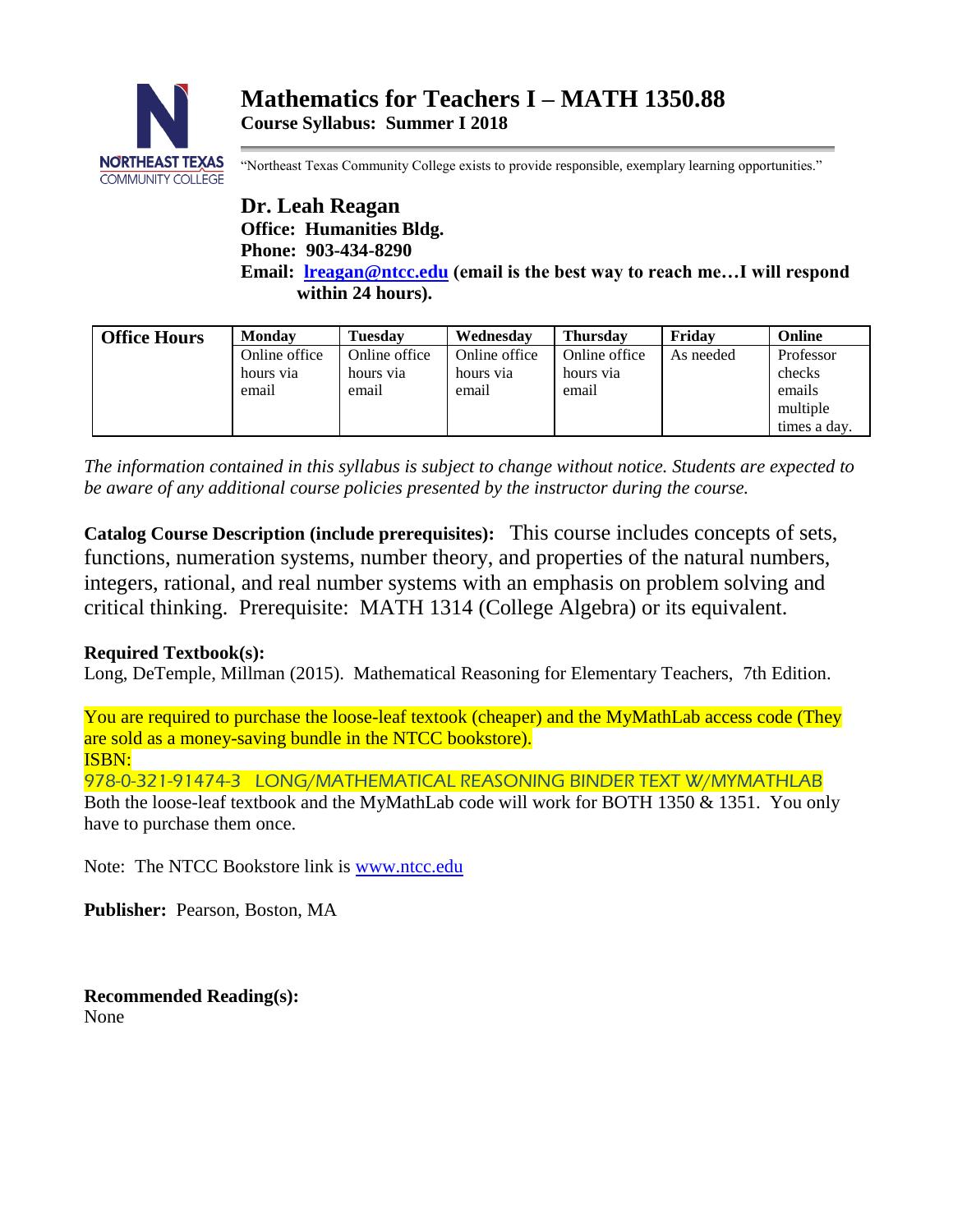#### **Student Learning Outcomes:**

Upon successful completion of this course, students will

The student will be able to:

**1350.1** Systematically solve problems using various strategies.

- **1350.2** Perform and model addition, subtraction, multiplication, and division on sets, subsets, and various number sets.
- **1350.3** Explore patterns and sequences as inductive and intuitive methods for problem solving.

**1350.4** Apply and use properties of the real number system.

**1350.5** Solve applications using fractions, decimals, percents, ratios, and proportions.

# **SCANS Skills:**

 $N/A$ 

#### **Lectures and Discussions:**

Since this is an online class, students must be self-motivated to keep up with the due dates, turn in assignments ON TIME, and take Exams as scheduled. Students need to check their email accounts daily AND log in to MyMathLab to make sure they receive all communications from the professor.

## **Evaluation/Grading Policy:**

Three major 100 point examinations will be given, which will count for 50% of your total grade. If an exam is missed or failed, the highest possible make-up grade is a 70 (with instructor notification prior to the exam missed).

The average of a series of homework assignments will be worth 30% of the total grade (all homework is on MyMathLab. All homework due dates are posted on MyMathLab. Homework is due on the due date…no exceptions.

A comprehensive final examination will contribute 20% to the final grade.

#### **Tests/Exams:**

| 3 Exams<br>Final Exam          | 50%<br>20% |
|--------------------------------|------------|
| Online Assignments (MyMathLab) | 30%        |
| <b>TOTAL</b>                   | 100\%      |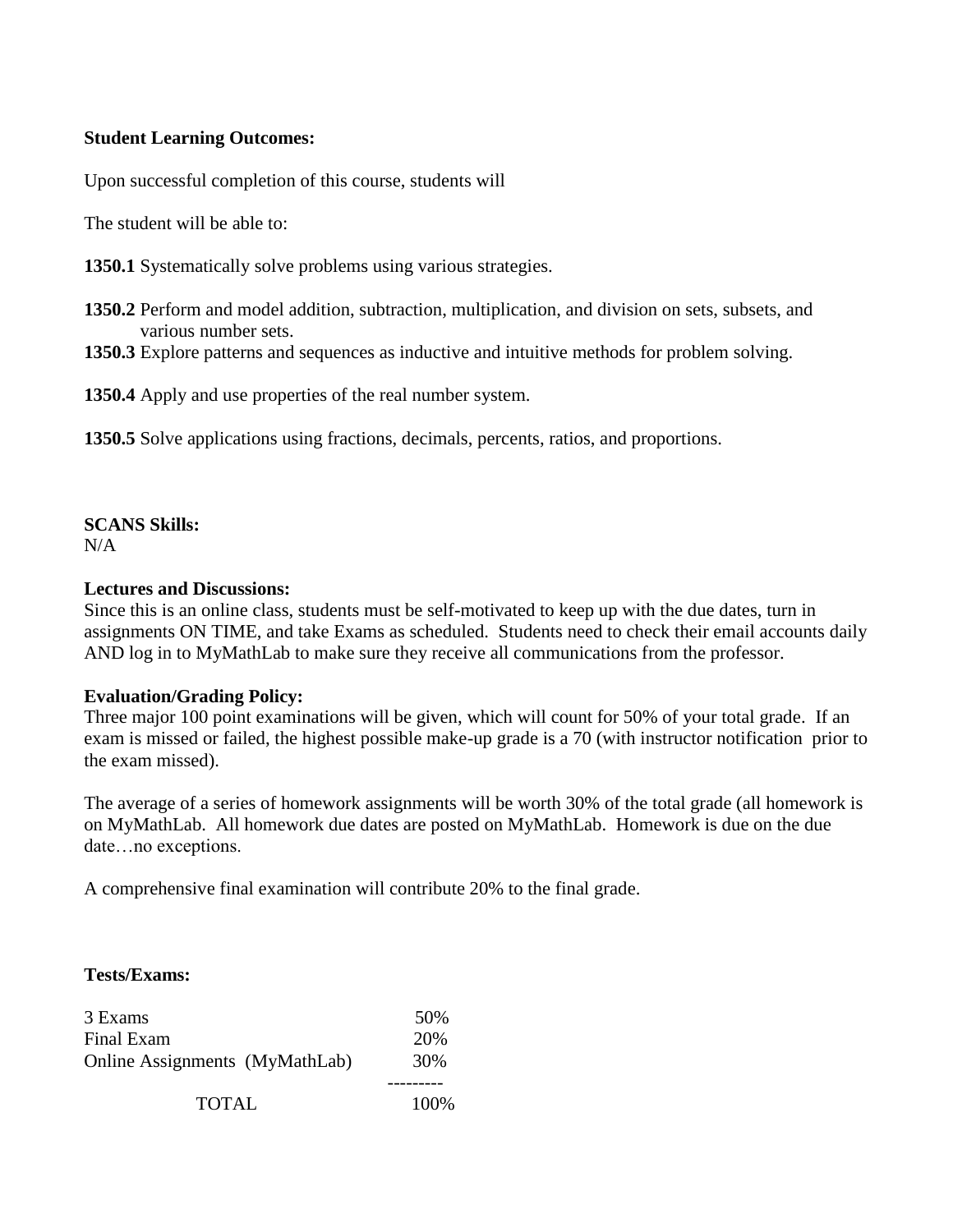"A" 90% "B" 80% "C" 70% "D" 60% "F" Below 60%

All problems assigned to each section are located in the Homework tab in MyMathLab. Dates for each section are located in your MyMathLab Calendar.

- 1.1 An Introduction to Problem Solving
- 1.2 Polya's Problem-Solving Principles
- 1.3 More Problem-Solving Strategies
- 1.4 Algebra as a Problem-Solving Strategy
- 1.5 Additional Problem-Solving Strategies
- 1.6 Reasoning Mathematically
- 2.1 Sets and Operations on Sets
- 2.2 Sets, Counting, and the Whole Numbers
- 2.3 Addition and Subtraction of Whole Numbers
- 2.4 Multiplication and Division of Whole Numbers

#### EXAM 1(Chapters 1 & 2)

- 3.2 Algorithms for Adding and Subtracting Whole Numbers
- 3.3 Algorithms for Multiplication and Division of Whole Numbers
- 3.4 Mental Arithmetic and Estimation
- 4.1 Divisibility of Natural Numbers
- 4.2 Tests for Divisibility
- 4.3 Greatest Common Divisors and Least Common Multiples

#### EXAM 2 (Chapters  $3 & 4$ )

- 5.1 Representation of Integers
- 5.2 Addition and Subtraction of Integers
- 5.3 Multiplication and Division of Integers
- 6.1 The Basic Concepts of Fractions and Rational Numbers
- 6.2 Addition and Subtraction of Fractions
- 6.3 Multiplication and Division of Fractions
- 7.1 Decimals and Real Numbers
- 7.2 Computations with Decimals
- 7.3 Proportional Reasoning
- 7.4 Percent

EXAM 3 (Chapters 5, 6, & 7)

COMPREHENSIVE FINAL EXAM (Over all chapters)

#### **Other Course Requirements**

Students should have a computer that is Internet accessible, and they should have the ability to navigate through a website, use a chat room, post remarks to a discussion board, and email.

#### **Student Responsibilities/Expectations:**

Attendance:

Students are expected to check in to the class often (**DAILY IN THE SUMMER**) on Blackboard and MyMathLab to find the assignments and communications from the instructor. Since this is an online